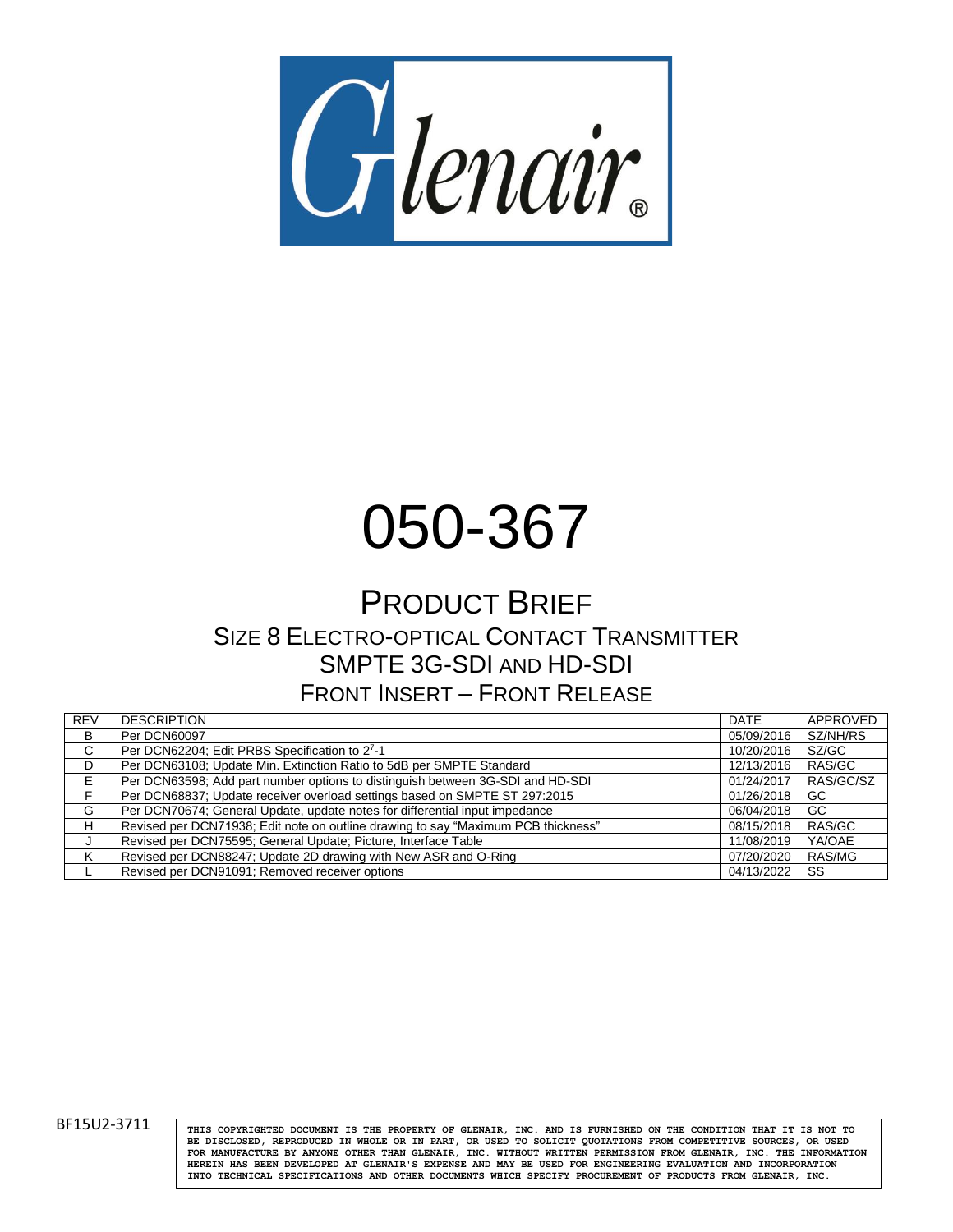

# *Size 8 Cavity Opto-Electronic Contacts, 3G-SDI & HD-SDI, MMF, 3.3V*



Glenair 050-367, Size 8 Cavity Opto-electronic contacts transmit differential CML electrical signals over Multimode fiber optic cable that has been optimized for SMPTE 3G-SDI and HD-SDI signals.

Transmitter size 8 contacts consist of a laser driver with a temperature compensation circuit to maintain optical power over the entire operating temperature range, and an 850nm VCSEL laser. The transmitter has a Tx Disable pin to turn off transmitter output and a Tx Fault pin to signal a fault condition. This laser driver circuit regulates the optical power at a constant level provided the data pattern is relatively DC balanced and can support SMPTE EG 34:2004 Pathological conditions CASE 1, CASE2, and CASE 3 for HD-SDI and 3G-SDI.

These contacts are designed to operate in harsh temperature and vibration environments found in Military, Aerospace, Railway, Oil and Gas, and Industrial applications. They can be incorporated into 38999 and other harsh environment connectors.

## **KEY FEATURES/BENEFITS**

- SMPTE EG 34:2004 Compliant to Pathological Conditions CASE 1, CASE 2 and CASE 3.
- **SMPTE ST 297:2015 (3G-SDI & HD-SDI)**
- SMPTE 424 Compliant (3G-SDI)
- SMPTE 292 Compliant (HD-SDI)
- SFP Compatible Electrical Input signal levels
- 850nm VCSEL support 3G-SDI & HD-SDI
- Industry standard CML input and outputs that make for simple integration on customer host PCB
- Front-release, front-insert, front-removable
- Fits size 8 quadrax cavity for ARINC 600
- Solutions available in 38999 style connectors
- -40°C to +85°C Operating Case Temperature
- **Evaluation fixtures available**
- ARINC 801 1.25mm ceramic fiber ferrule

#### **APPLICATIONS**

- Harsh Environment such as: Airborne, Tactical, Railway, Industrial, Oil and Gas and Shipboard applications
	- o SMPTE 3G & HD-SDI Video Applications

## *HOW TO ORDER*

## **Table 1 Part Number Options**

| Part Number   | <b>Description</b>        |
|---------------|---------------------------|
| $ 050-367-1-$ | <b>HD-SDI Transmitter</b> |
| $ 050-367-T$  | 3G-SDI Transmitter        |

| ©2015 Glenair, Inc.  | <b>REV: L</b>       | US Cage Code 06324      | Printed in USA    |                           |
|----------------------|---------------------|-------------------------|-------------------|---------------------------|
| <b>GLENAIR, INC.</b> | <b>1211 AIR WAY</b> | GLENDALE, CA 91201-2497 | TEL: 818-247-6000 | FAX: 818-500-9912         |
| www.glenair.com      |                     | PAGE 2 of 8             |                   | E-mail: sales@glenair.com |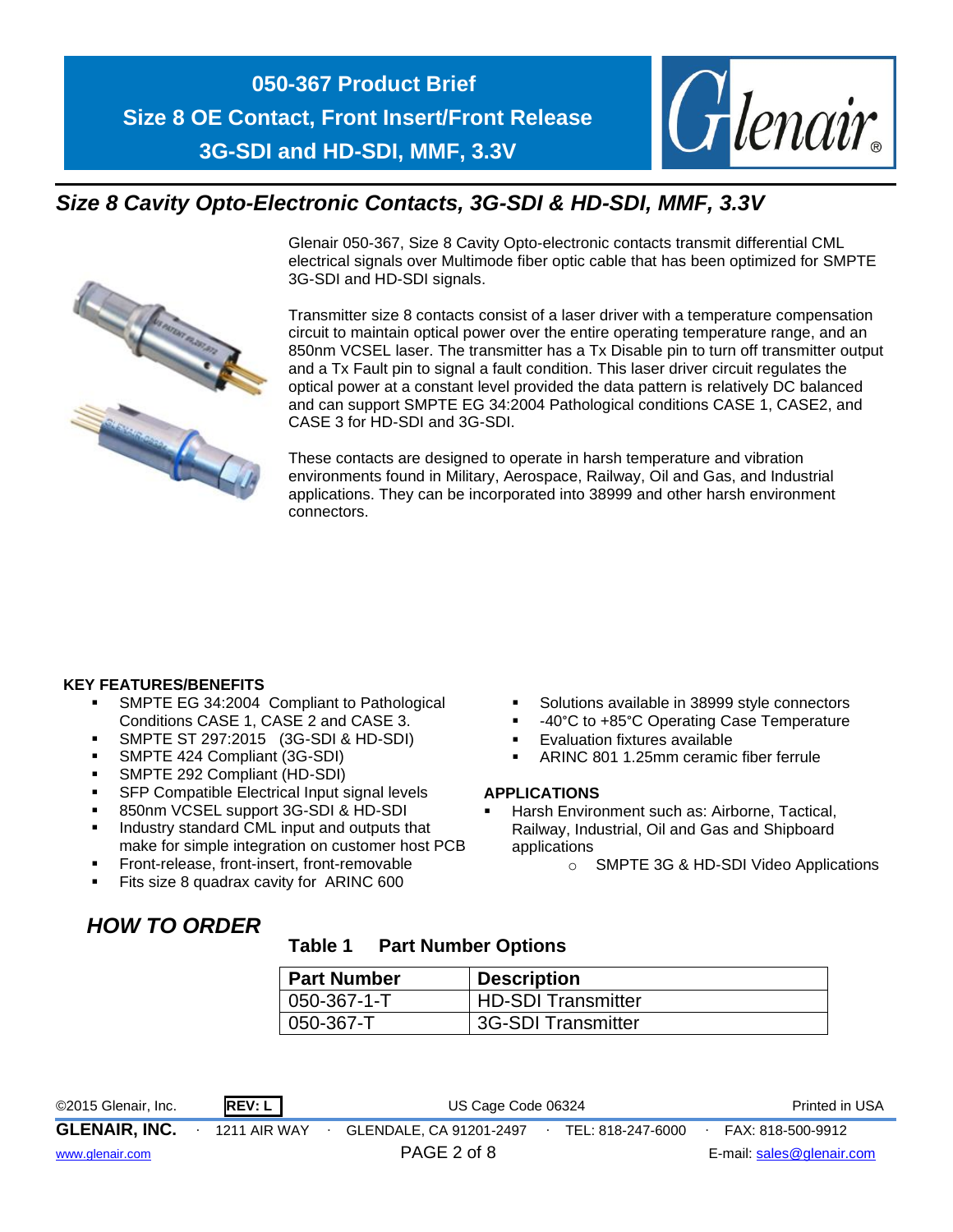

## *Ratings and Specifications – HD-SDI VERSION*

### **TABLE 2 ABSOLUTE MAXIMUM RATINGS**

| <b>Parameter</b>    | <b>Symbol</b>              | Min    | тур | <b>Max</b> | <b>Units</b> | <b>Notes</b>                             |
|---------------------|----------------------------|--------|-----|------------|--------------|------------------------------------------|
| Storage Temperature | Ts                         | $-55$  |     | $+100$     | $\circ$<br>ັ |                                          |
| Supply Voltage      | $\mathsf{v}_{\mathsf{cc}}$ | $-0.4$ |     | 3.8        |              | VccT may not differ by more than<br>0.5V |

#### **TABLE 3 OPERATING CONDITIONS**

| <b>Parameter</b>               | <b>Symbol</b>         | Min   | Typ | Max   | Units | <b>Notes</b>               |
|--------------------------------|-----------------------|-------|-----|-------|-------|----------------------------|
| Operating Temperature, Case    | l op                  | $-40$ |     | $+85$ | °C    |                            |
| Supply Voltage                 | $V_{cc}$              | 3.135 | 3.3 | 3.465 |       |                            |
| <b>Supply Current</b>          | Icc                   |       | 180 | 200   | mA    | Typical $@ + 85^{\circ}$ C |
| Power Supply Noise (Peak-Peak) | V <sub>ccripple</sub> |       |     | 100   | mV    |                            |

### **TABLE 4 ELECTRO-OPTICAL CHARACTERISTICS – TRANSMITTER**

| <b>Parameter</b>                         | Symbol                 | Min | Typ  | Max    | <b>Units</b> | <b>Notes</b>                                         |
|------------------------------------------|------------------------|-----|------|--------|--------------|------------------------------------------------------|
| <b>Optical Output Power</b>              | $P_{\text{OUT}}$       | -8  | $-5$ | $-3$   | dBm          | 850nm VCSEL, 1.5Gbps                                 |
| <b>Extinction Ratio</b>                  | Er                     | 5   | 10   |        | dB           | @1.5Gbps                                             |
| Optical Wavelength                       | $\Lambda_{\text{OUT}}$ | 830 | 850  | 860    | nm           |                                                      |
| Spectral Width, rms                      | Δλ                     |     |      | 0.85   | nm           |                                                      |
| <b>Relative Intensity Noise</b>          | <b>RIN</b>             |     |      | $-117$ | dB/Hz        |                                                      |
| <b>Timing Jitter</b>                     | TJ                     |     |      |        | UI           | SMPTE 292, 1.5 Gbps, Color bar                       |
| Alignment Jitter                         | AJ                     |     |      | 0.2    | UI           | SMPTE 292, 1.5 Gbps, Color bar                       |
| Transmitter Differential Input Impedance | $Z_{in}$               |     | 100  |        | Ohms         | Requires external AC coupling on<br>customer's board |
| Differential Input Voltage               | $V_{\text{in d}}$      | 250 |      | 2200   | $mV_{p-p}$   | CML, 100 ohm                                         |

## *Ratings and Specifications – 3G-SDI VERSION*

#### **TABLE 5 ABSOLUTE MAXIMUM RATINGS**

| Parameter           | <b>Symbol</b> | Min    | Typ | <b>Max</b> | <b>Units</b> | <b>Notes</b>                             |
|---------------------|---------------|--------|-----|------------|--------------|------------------------------------------|
| Storage Temperature | Ts            | $-55$  |     | $+100$     | $\sim$       |                                          |
| Supply Voltage      | V cc          | $-0.4$ |     | 3.8        |              | VccT may not differ by more than<br>0.5V |

#### **TABLE 6 OPERATING CONDITIONS**

| <b>Parameter</b>               | <b>Symbol</b>          | Min   | Тур | Max   | Units | <b>Notes</b>              |
|--------------------------------|------------------------|-------|-----|-------|-------|---------------------------|
| Operating Temperature, Case    | l oo                   | $-40$ |     | $+85$ | °C    |                           |
| Supply Voltage                 | $V_{cc}$               | 3.135 | 3.3 | 3.465 |       |                           |
| <b>Supply Current</b>          | Icc                    |       | 180 | 200   | mA    | Typical $@ + 85^{\circ}C$ |
| Power Supply Noise (Peak-Peak) | V <sub>cc</sub> ripple |       |     | 100   | mV    |                           |

|                      |               | <b>TABLE 7 ELECTRO-OPTICAL CHARACTERISTICS - TRANSMITTER</b> |                                        |                |
|----------------------|---------------|--------------------------------------------------------------|----------------------------------------|----------------|
| ©2015 Glenair, Inc.  | <b>REV: L</b> | US Cage Code 06324                                           |                                        | Printed in USA |
| <b>GLENAIR, INC.</b> | 1211 AIR WAY  | GLENDALE, CA 91201-2497                                      | FAX: 818-500-9912<br>TEL: 818-247-6000 |                |
| www.glenair.com      |               | PAGE 3 of 8                                                  | E-mail: sales@glenair.com              |                |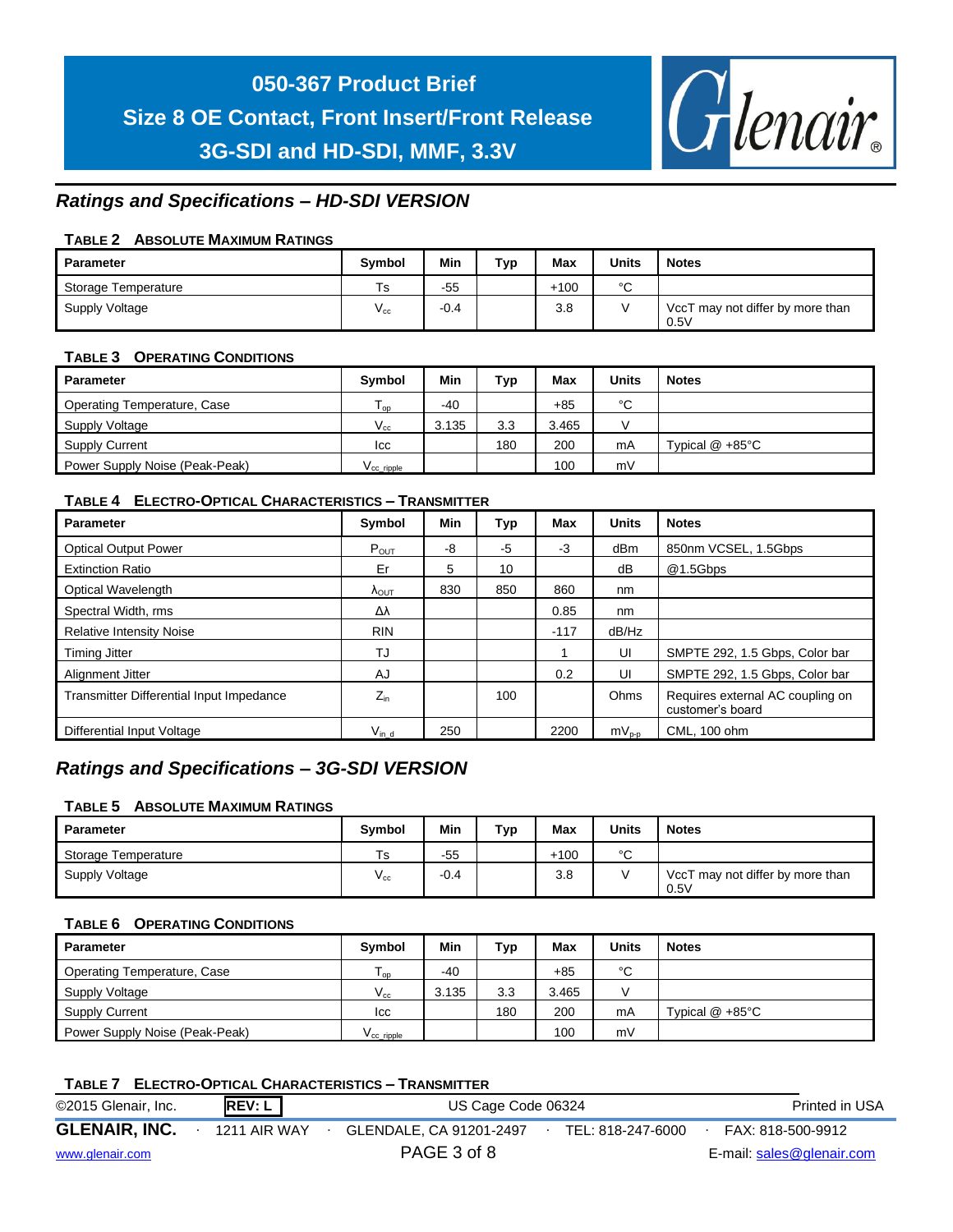

| <b>Parameter</b>                         | Symbol                 | Min | Typ  | Max    | <b>Units</b> | <b>Notes</b>                                         |
|------------------------------------------|------------------------|-----|------|--------|--------------|------------------------------------------------------|
| <b>Optical Output Power</b>              | $P_{OUT}$              | -8  | $-5$ | -3     | dBm          | 850nm VCSEL, 2.97Gbps                                |
| <b>Extinction Ratio</b>                  | Er                     | 5   | 10   |        | dB           | @2.97Gbps                                            |
| <b>Optical Wavelength</b>                | $\Lambda_{\text{OUT}}$ | 830 | 850  | 860    | nm           |                                                      |
| Spectral Width, rms                      | Δλ                     |     |      | 0.85   | nm           |                                                      |
| <b>Relative Intensity Noise</b>          | <b>RIN</b>             |     |      | $-117$ | dB/Hz        |                                                      |
| <b>Timing Jitter</b>                     | TJ                     |     |      | 2      | UI           | SMPTE 424, 2.97Gbps, Color bar                       |
| Alignment Jitter                         | AJ                     |     |      | 0.2    | UI           | SMPTE 424, 2.97Gbps, Color bar                       |
| Transmitter Differential Input Impedance | $Z_{in}$               |     | 100  |        | Ohms         | Requires external AC coupling on<br>customer's board |
| Differential Input Voltage               | $V_{\text{in d}}$      | 250 |      | 2200   | $mv_{p-p}$   | CML, 100 ohm                                         |

## *Ratings and Specifications – (Continued)*

## **TABLE 8 COMPLIANCE SPECIFICATIONS**

| <b>CHARACTERISTIC</b> | <b>Standard</b>  | Condition             | <b>Notes</b> |
|-----------------------|------------------|-----------------------|--------------|
| ESD                   | MIL-STD-883      |                       | 1000V HBM    |
| Eye Safety            | CDRH and IEC-825 | Class 1 Laser Product |              |

## *Input/Output Definition*

## **TABLE 9 TRANSMITTER ELECTRICAL PIN ARRANGEMENT**

| <b>Pin Number</b> | Symbol          | <b>Description</b>                             | Logic                           |
|-------------------|-----------------|------------------------------------------------|---------------------------------|
|                   | TX DISABLE      | Transmit Disable (Input), Normally Disabled    | <b>CMOS</b>                     |
|                   |                 | Logic "1" Input → Disable Transmitter Output   | Internal 5k-10kOhm Pullup       |
|                   | Vcc             | Power Supply                                   |                                 |
| 3                 | <b>GND</b>      | Signal Ground                                  |                                 |
|                   | <b>TX FAULT</b> | Transmitter Fault Indicator (Output)           | <b>CMOS</b>                     |
|                   |                 | Logic "1" Output → Transmitter Fault Condition | Open Drain                      |
| 5                 | TX-             | Transmitter Inverted Data (Input)              | <b>CML (Current Mode Logic)</b> |
| 6                 | TX+             | Transmitter Non-Inverted Data (Input)          | <b>CML (Current Mode Logic)</b> |

| ©2015 Glenair, Inc.  | REV: L              | US Cage Code 06324      |  |                   |  | Printed in USA            |
|----------------------|---------------------|-------------------------|--|-------------------|--|---------------------------|
| <b>GLENAIR, INC.</b> | <b>1211 AIR WAY</b> | GLENDALE, CA 91201-2497 |  | TEL: 818-247-6000 |  | FAX: 818-500-9912         |
| www.glenair.com      |                     | PAGE 4 of 8             |  |                   |  | E-mail: sales@glenair.com |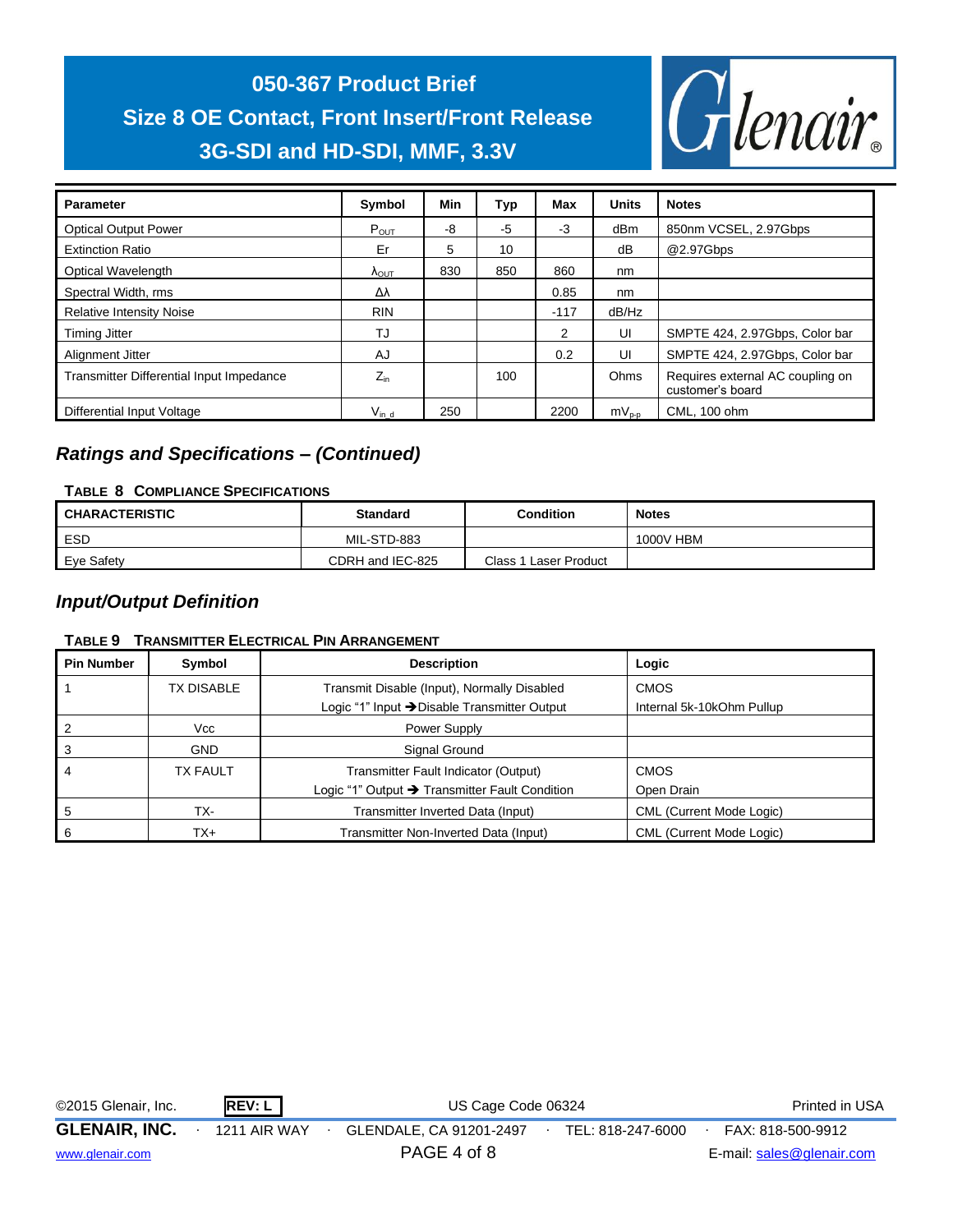

*Outline Drawing*

**See datasheet for more details**

| ©2015 Glenair, Inc.                     | REV: L              | US Cage Code 06324                     |                   | Printed in USA                                 |
|-----------------------------------------|---------------------|----------------------------------------|-------------------|------------------------------------------------|
| <b>GLENAIR, INC.</b><br>www.glenair.com | <b>1211 AIR WAY</b> | GLENDALE, CA 91201-2497<br>PAGE 5 of 8 | TEL: 818-247-6000 | FAX: 818-500-9912<br>E-mail: sales@glenair.com |
|                                         |                     |                                        |                   |                                                |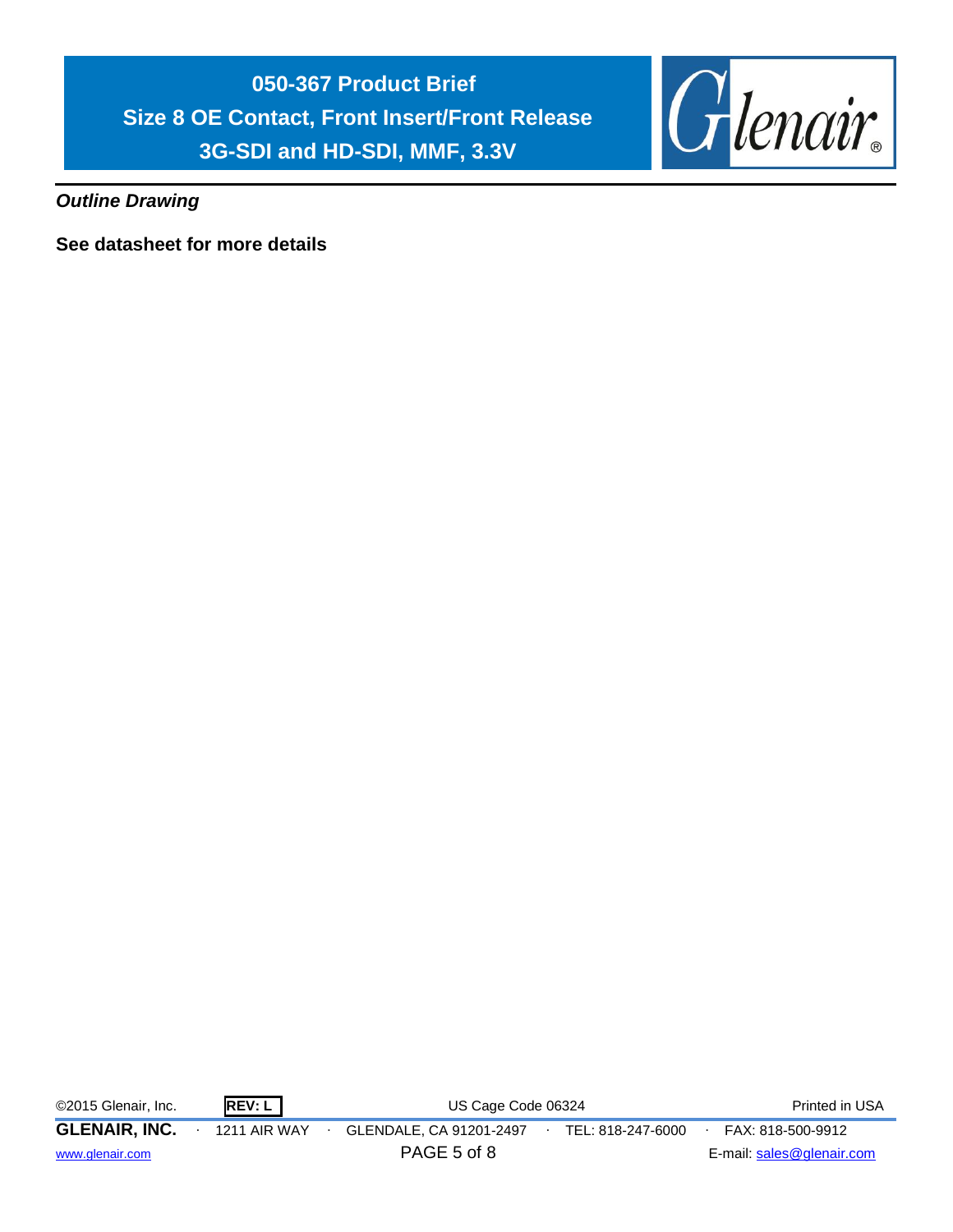

## *Functional Description*



## **FUNCTIONAL I/O**

The Size 8 module is compatible with industry standard differential signals such as CML within the scope of the SFP MSA. The module is DC-coupled and internally terminated.

Figure 3 illustrates a recommended interface circuit to size 8 transmitter and the supporting Physical Layer integrated circuits.

The transmitter interfaces with the host circuit board through six I/O pins identified by function in Table 7. The transmitter high speed transmit and interfaces require SFP MSA compliant signal lines on the host board. The TX\_DISABLE, TX\_FAULT require TTL lines on the host board (per SFF-8074i) if used. If an application chooses not to take advantage of the functionality of these pins TX\_Disable need to be tied to GND, TX\_Fault do not need to be connected.

| ©2015 Glenair, Inc.  | REV: L              | US Cage Code 06324      | Printed in USA    |                           |
|----------------------|---------------------|-------------------------|-------------------|---------------------------|
| <b>GLENAIR, INC.</b> | <b>1211 AIR WAY</b> | GLENDALE, CA 91201-2497 | TEL: 818-247-6000 | FAX: 818-500-9912         |
| www.glenair.com      |                     | PAGE 6 of 8             |                   | E-mail: sales@glenair.com |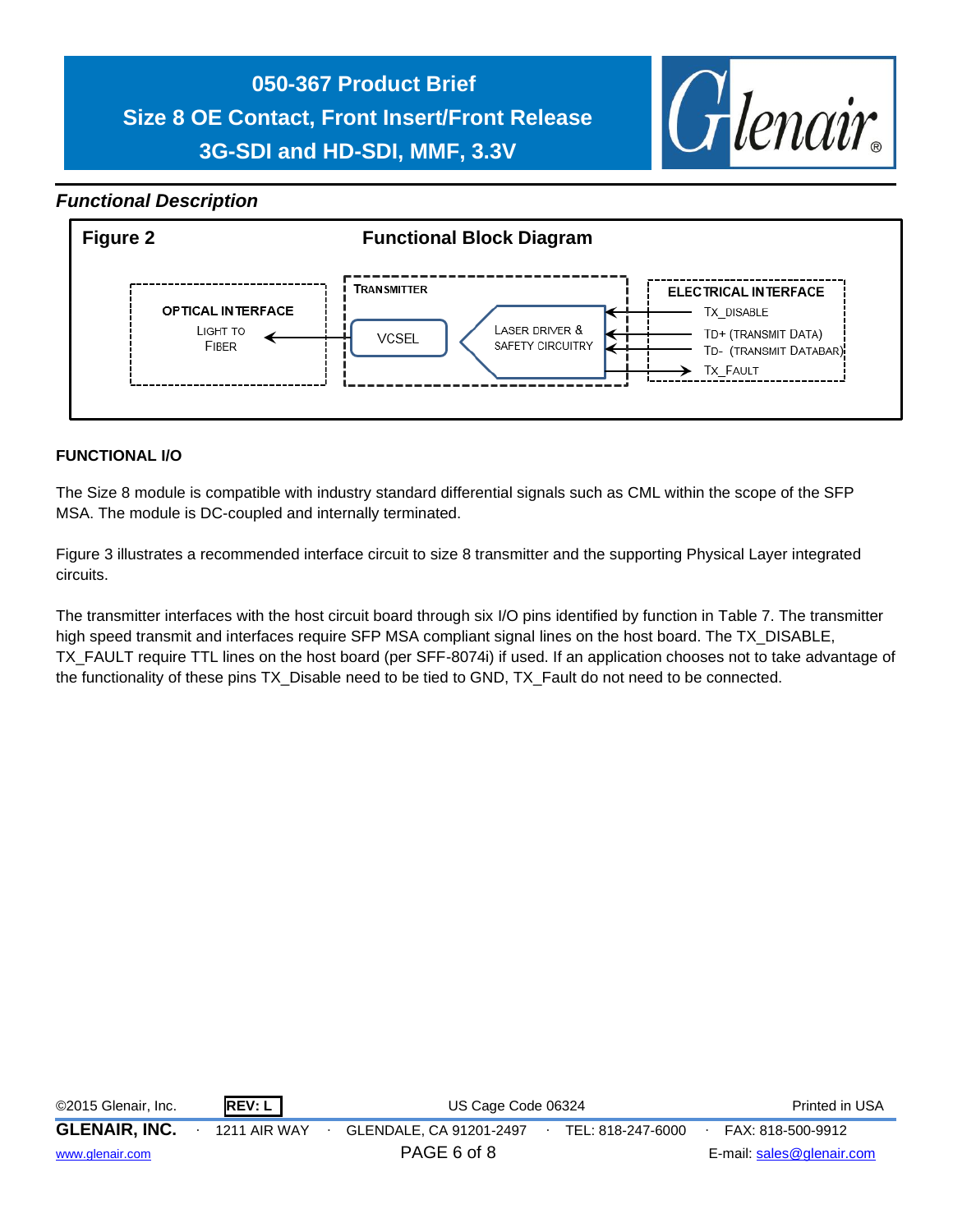

## **Figure 3 RECOMMENDED HOST BOARD SCHEMATIC**



## *Required Host Board Components*

A power supply noise rejection filter as describe in SFP MSA is required on the host PCB to meet data sheet performance. This filter incorporates an inductor which should be rated 400 mADC and 1 Ω series resistance or better. It should not be replaced with a ferrite. The required filter is illustrated in Figure 4. Also, the host PCB for the transmitter requires 4.7 K to 10 KΩ pull-up resistors for TX\_FAULT.

## *Fiber Compatibility*

The SMPTE link is capable of error free signal detection for 2 to 500 meters with OM3 50/125 μm fiber, 2 to 170 meters with OM2 50/125 μm fiber, and at 2 to 60 meters with OM1 62.5/ 125 μm fiber, for 3G-SDI data rate.

## *Electrostatic Discharge (ESD)*

The size 8 contacts are compatible with ESD levels found in typical manufacturing and operating environments as described JEDEC EIA JESD22-A114-A, Class 1C (<2000Volts) HBM. Glenair recommends that devices are handled with ESD precautions to limit exposure to below 500V HBM.

There are two design cases in which immunity to ESD damage is important. The first case is during handling of the components prior to insertion to the host board. It is important to use standard industry ESD handling precautions such as using grounded wrist straps, work benches, and floor mats in ESD controlled areas. The ESD sensitivity of the Glenair device is compatible with typical industry production environments.

| ©2015 Glenair, Inc.  | REV: L              | US Cage Code 06324      |  |                   | Printed in USA            |
|----------------------|---------------------|-------------------------|--|-------------------|---------------------------|
| <b>GLENAIR, INC.</b> | <b>1211 AIR WAY</b> | GLENDALE, CA 91201-2497 |  | TEL: 818-247-6000 | FAX: 818-500-9912         |
| www.glenair.com      |                     | PAGE 7 of 8             |  |                   | E-mail: sales@glenair.com |